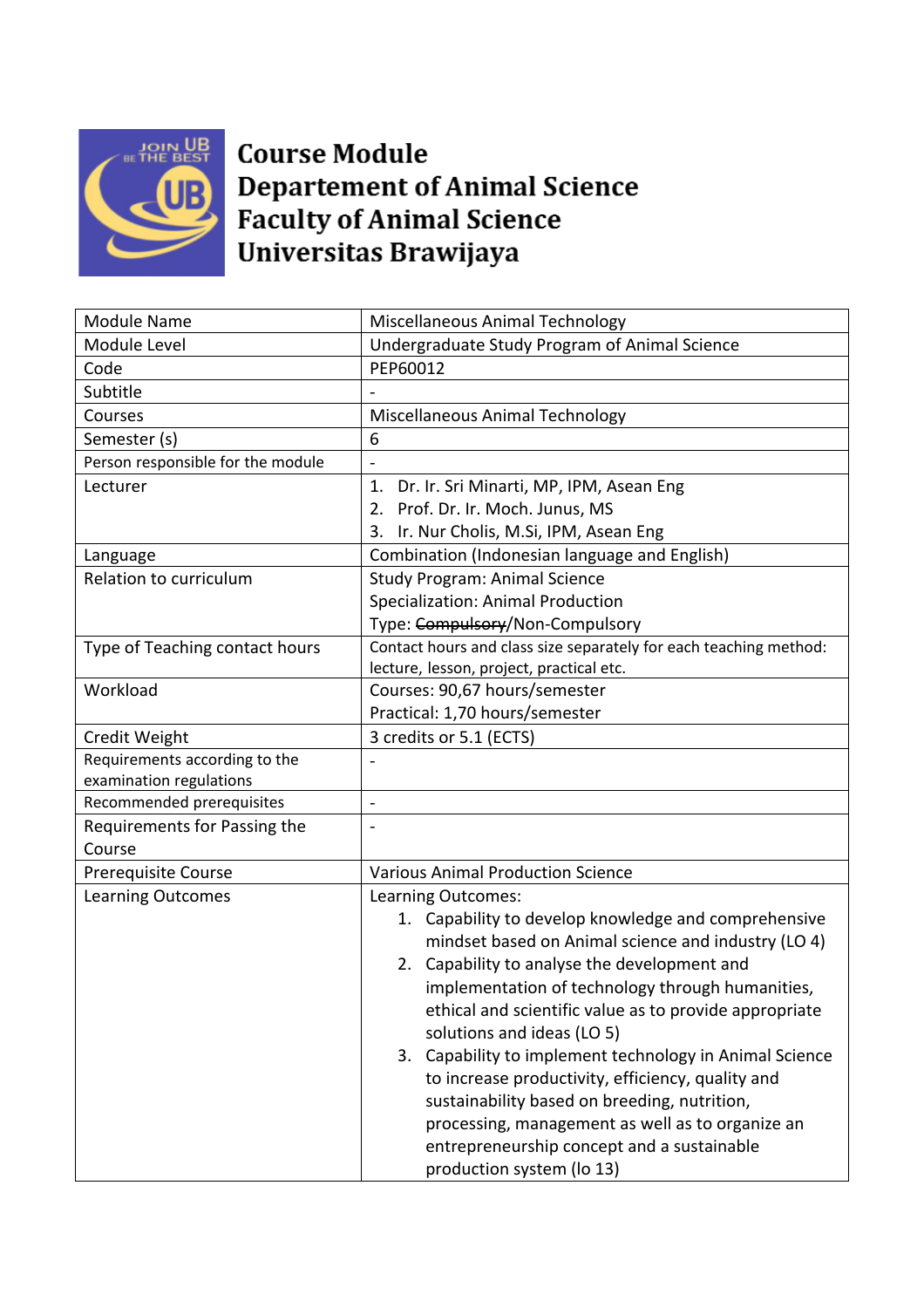|                                                                      | <b>Course Learning Outcomes:</b><br>1. Students are able to develop technology in various<br>animal production systems<br>2. Students are able to apply technology in various<br>animal production systems<br>3. Able to evaluate the role of technology in various<br>animal production systems                                                                                                                     |
|----------------------------------------------------------------------|----------------------------------------------------------------------------------------------------------------------------------------------------------------------------------------------------------------------------------------------------------------------------------------------------------------------------------------------------------------------------------------------------------------------|
|                                                                      | Objectives:<br>The course discusses technology in the<br>development of various animal commodities including design,<br>application, and evaluation which are given in the form of<br>offline learning, discussions, practicum, assignments, or<br>presentations<br>Knowledge: Able to determine technology in various animal<br>production systems<br>Skills: cognitive- Able to apply technology in various animal |
|                                                                      | production systems. Phsycomotoric-Students are Able to<br>evaluate the role of technology in various animal production<br>systems<br>Competences: Able to design Animal Production System<br>Development Technology of Rabbits, Production System<br>Development Technology of Honey Bees, Production System                                                                                                         |
| Learning Content                                                     | Development Technology of Silkworms<br>Learning content include:<br>1. Animal Production System Development Technology<br>of Rabbits<br>2. Production System Development Technology of Honey<br><b>Bees</b><br>3. Production System Development Technology of<br>Silkworms                                                                                                                                           |
| Study and examination<br>requirements<br>and forms of<br>examination | Attendance >80%<br>The final score of all the components of the PBM<br>$\overline{\phantom{m}}$<br>evaluation >44<br>The final score component:<br>30% Midterm Exam<br>30% Final Exam<br>$\qquad \qquad$<br>20% Practicu<br>10% Structured Assignments<br>-<br>10% Quiz                                                                                                                                              |
|                                                                      | $A:80 <$ Final Score $\leq 100$<br>$B+$ : 75 < Final Score $\leq 80$<br>$B:69 <$ Final Score $\leq 75$<br>$C+$ : 60 < Final Score $\leq 69$<br>$C: 55 <$ Final Score $\leq 60$<br>$D:50 <$ Final Score $\leq 55$<br>$D+$ : 44 < Final Score $\leq$ 50                                                                                                                                                                |